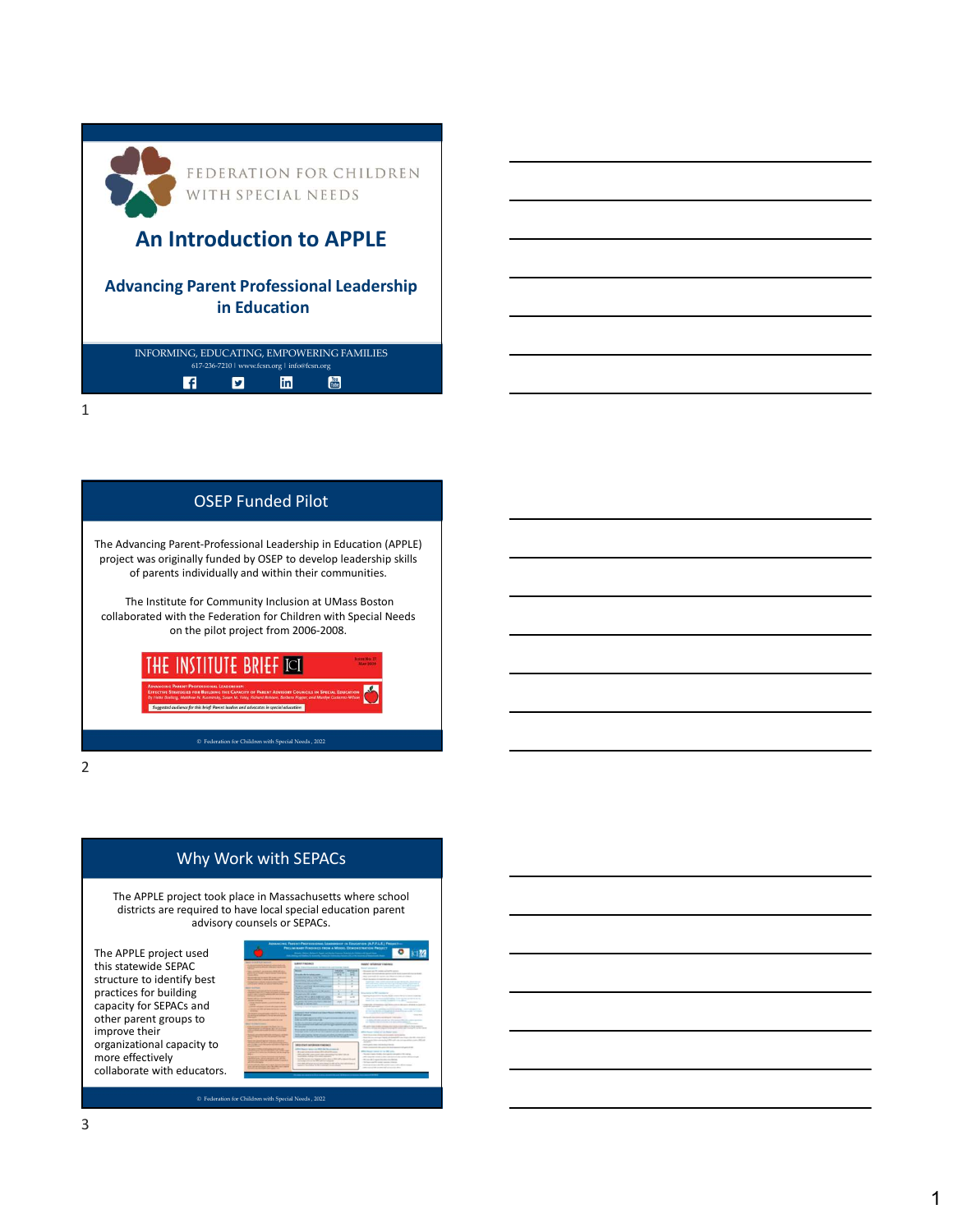





## Findings: Effective Strategies

- 
- 2. Create a formal group structure and identity across the school district
- 
- 
- 
- the community
- backgrounds
- 
- 9. Help parents differentiate between their roles as parents (personal) and as members of a district-wide committee (public)

 $\hfill\ensuremath{\mathfrak{D}}$  Federation for Children with Special Needs , 2022

https://fcsn.org/apple-brief-project-pdf/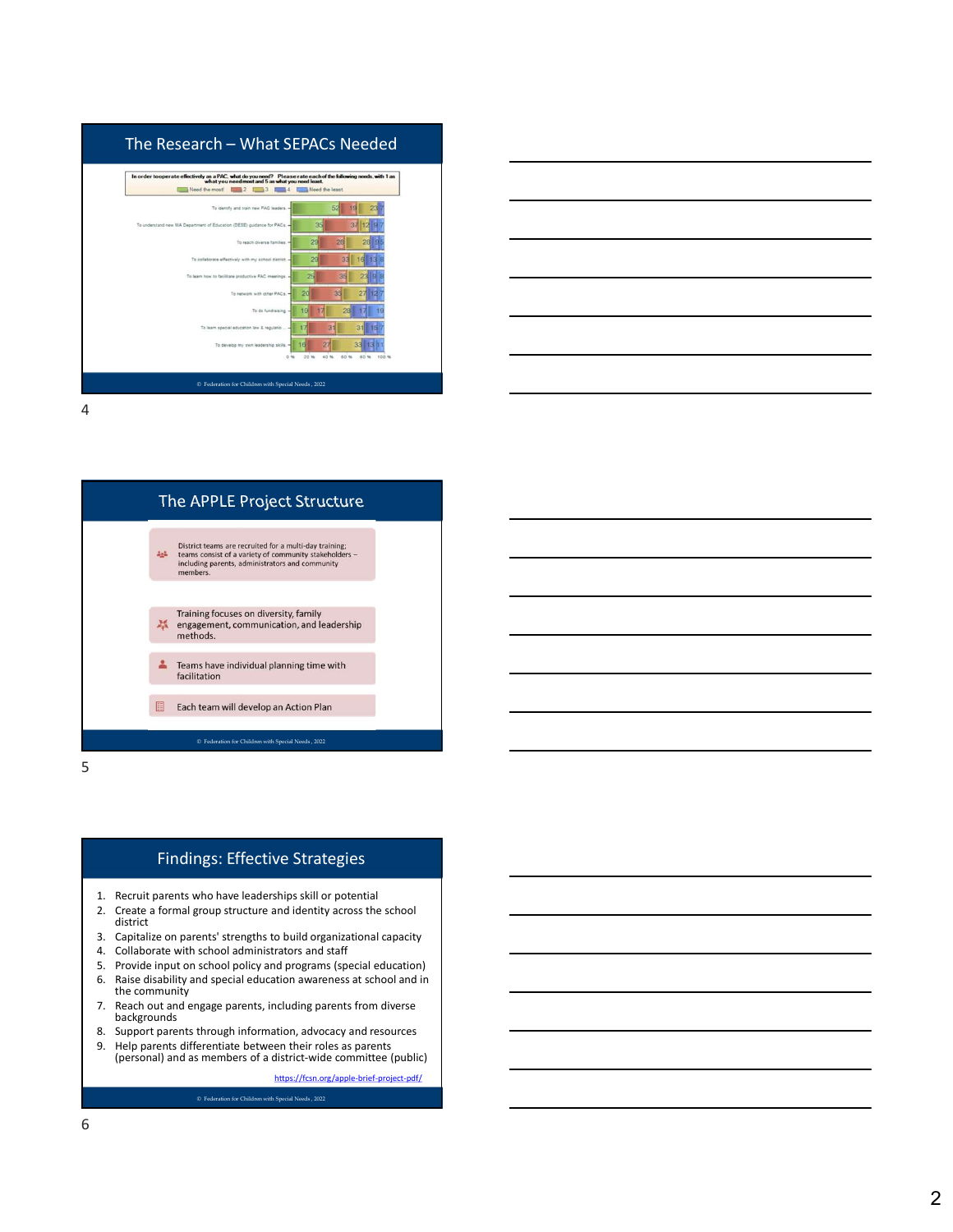## Pilot Project Recommendations

- $\checkmark$  Have clear goals and objectives for parent involvement
- $\checkmark$  Connect parents to and help them utilize existing resources
- $\checkmark$  Provide ways for parents to identify and value their own leadership styles
- $\checkmark$  Be clear that all parents' voices and perspectives are needed and valued.

7